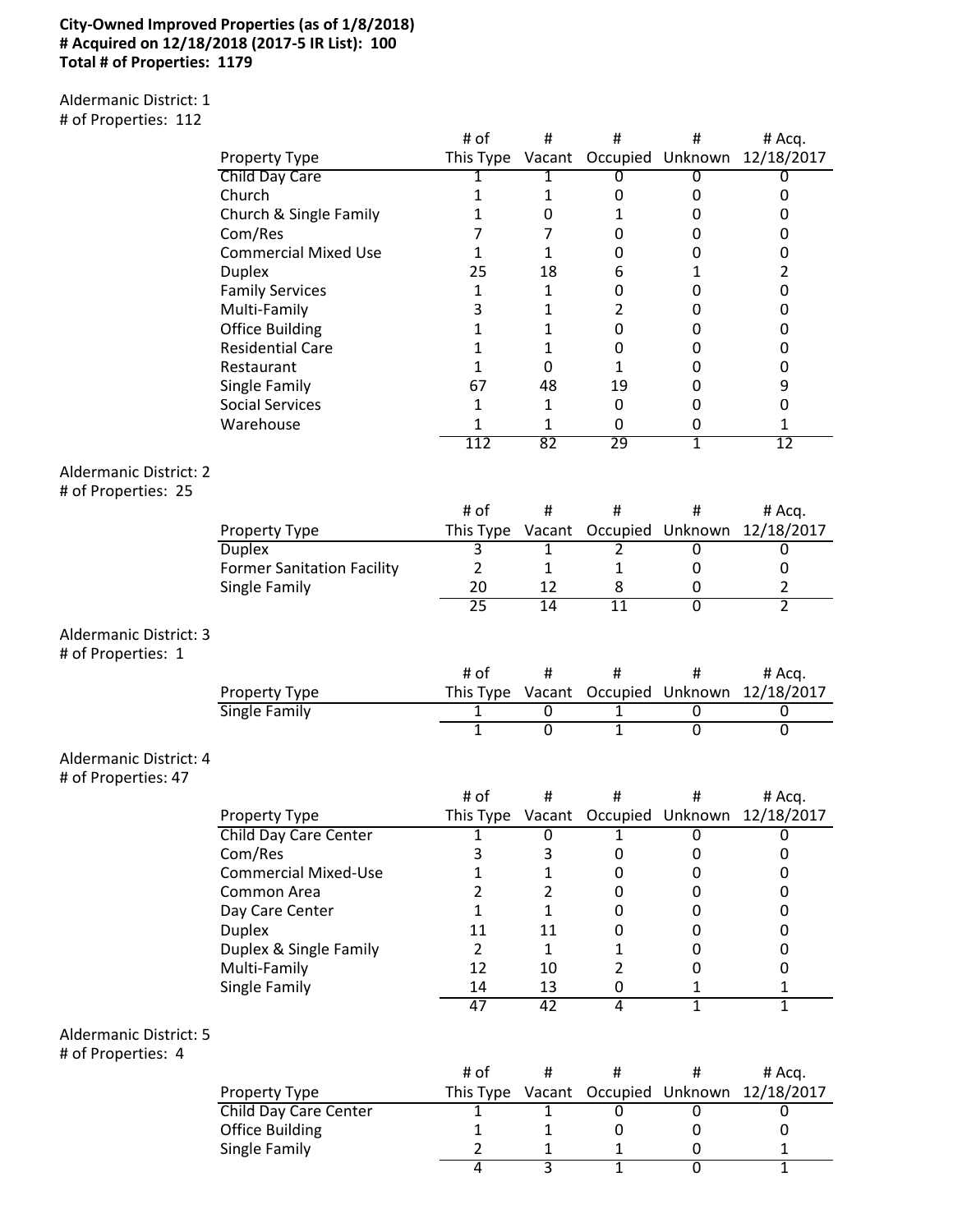### Aldermanic District: 6 # of Properties: 343

| Property Type                | # of | #   | #  | #<br>This Type Vacant Occupied Unknown | # Acq.<br>12/18/2017 |
|------------------------------|------|-----|----|----------------------------------------|----------------------|
| Child Day Care               |      |     |    |                                        |                      |
| Church                       |      | 6   |    |                                        |                      |
| Com/Res                      | 31   | 28  | 3  |                                        |                      |
| <b>Duplex</b>                | 165  | 131 | 28 | h                                      | 16                   |
| Duplex - 2                   |      |     |    |                                        |                      |
| Duplex & Single Family       | 8    |     |    |                                        |                      |
| <b>Employment Agency</b>     |      |     |    |                                        |                      |
| <b>Funeral Services</b>      |      |     |    |                                        |                      |
| <b>Medical Office</b>        |      |     |    |                                        |                      |
| Multi-Family                 | 11   | 10  |    |                                        |                      |
| Multi-Family & Single Family |      |     |    |                                        |                      |
| <b>Retail Offices</b>        |      |     |    |                                        |                      |
| Single Family                | 113  | 91  | 21 |                                        | 11                   |
| Single Family - 2            |      |     |    |                                        |                      |
| Tavern                       |      |     |    |                                        |                      |
|                              | 343  | 280 | 56 |                                        | 31                   |

## Aldermanic District: 7

# of Properties: 196

|                             | # of      | #   | #  | #                       | # Acq.     |
|-----------------------------|-----------|-----|----|-------------------------|------------|
| Property Type               | This Type |     |    | Vacant Occupied Unknown | 12/18/2017 |
| Child Day Care              |           |     |    |                         |            |
| Church                      |           |     |    |                         |            |
| Com/Res                     | 10        | 9   |    |                         |            |
| <b>Commercial Mixed-Use</b> |           |     |    |                         |            |
| <b>Duplex</b>               | 89        | 71  | 15 |                         | 11         |
| Duplex - 2                  |           |     |    |                         |            |
| Duplex & Single Family      |           |     |    |                         |            |
| <b>Family Services</b>      |           |     |    |                         |            |
| Multi-Family                |           |     |    |                         |            |
| <b>Residential Care</b>     |           |     |    |                         |            |
| Restaurant                  |           |     |    |                         |            |
| Single Family               | 79        | 60  | 19 |                         |            |
| Single Family - 2           |           |     | O  |                         |            |
| Tavern                      |           |     |    |                         |            |
| Warehouse                   |           |     |    |                         |            |
|                             | 196       | 154 | 39 |                         | 16         |

### Aldermanic District: 8

# of Properties: 19

|               | # of |  | # Acq.                                       |
|---------------|------|--|----------------------------------------------|
| Property Type |      |  | This Type Vacant Occupied Unknown 12/18/2017 |
| Com/Res       |      |  |                                              |
| <b>Duplex</b> |      |  |                                              |
| Restaurant    |      |  |                                              |
| Single Family |      |  |                                              |
|               | 1 Q  |  |                                              |

# Aldermanic District: 9

# of Properties: 17

|                              | # of      |  | # Acq.                             |
|------------------------------|-----------|--|------------------------------------|
| Property Type                | This Type |  | Vacant Occupied Unknown 12/18/2017 |
| Com/Res                      |           |  |                                    |
| Condominium                  |           |  |                                    |
| <b>Duplex</b>                |           |  |                                    |
| <b>Recreational Facility</b> |           |  |                                    |
| Single Family                |           |  |                                    |
|                              |           |  |                                    |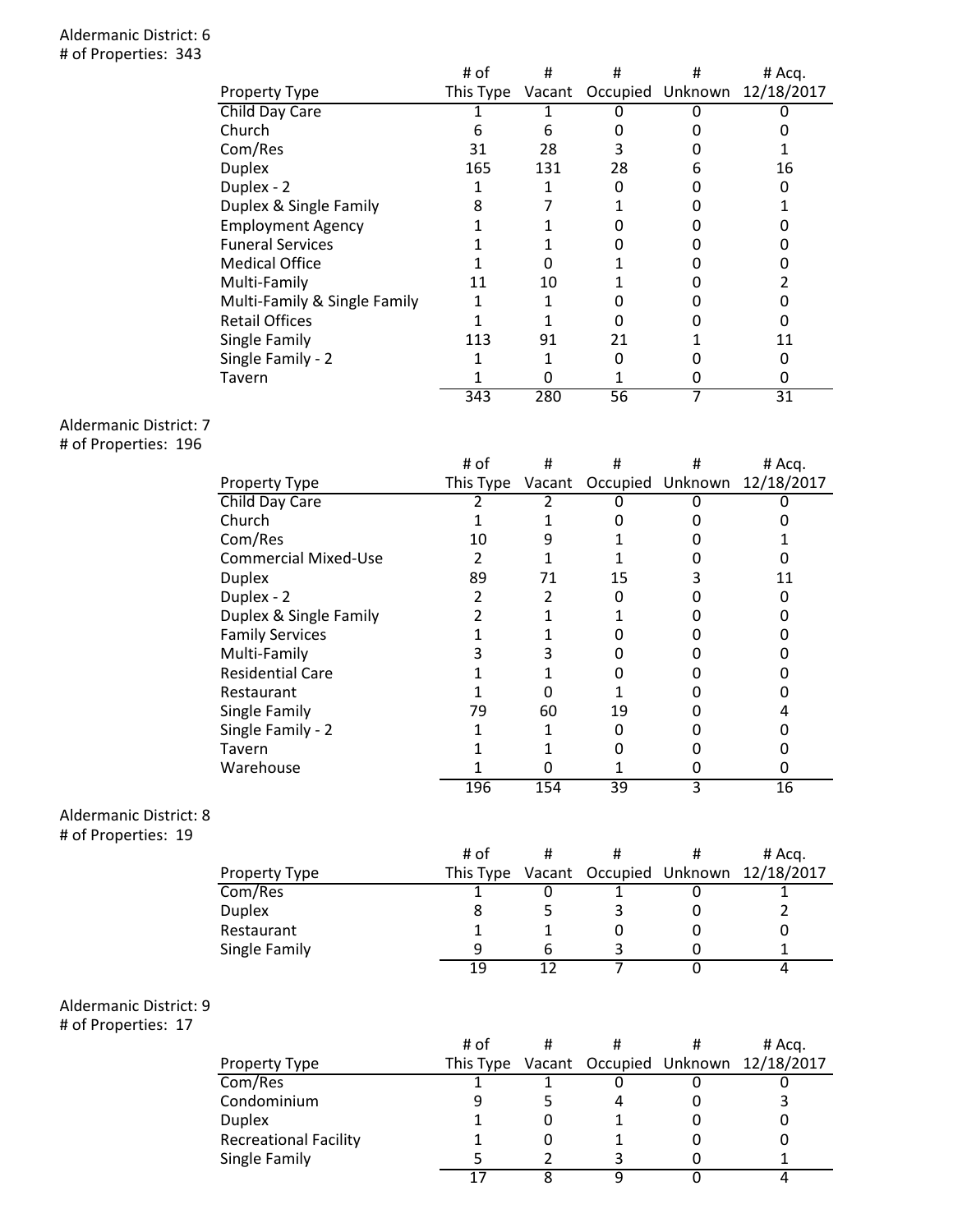### Aldermanic District: 10 # of Properties: 23

|                         |                             | # of             | #              | #                                 | #                       | # Acq.         |
|-------------------------|-----------------------------|------------------|----------------|-----------------------------------|-------------------------|----------------|
|                         | Property Type               | This Type        |                |                                   | Vacant Occupied Unknown | 12/18/2017     |
|                         | Child Day Care              | 1                | 1              | 0                                 | 0                       | 0              |
|                         | Com/Res                     | 6                | 5              | 1                                 | 0                       | 0              |
|                         | <b>Duplex</b>               | 2                | $\overline{2}$ | $\mathbf 0$                       | 0                       | 1              |
|                         | <b>Retail Building</b>      | 1                | 1              | $\mathbf 0$                       | 0                       | 0              |
|                         | Single Family               | 10               | $\overline{7}$ | 1                                 | 2                       | 1              |
|                         | Studio                      | 1                | 0              | 1                                 | $\mathbf 0$             | $\pmb{0}$      |
|                         | Warehouse                   | 2                | $\overline{2}$ | 0                                 | 0                       | 0              |
|                         |                             | $\overline{23}$  | 18             | 3                                 | $\overline{2}$          | $\overline{2}$ |
| Aldermanic District: 11 |                             |                  |                |                                   |                         |                |
| # of Properties: 2      |                             |                  |                |                                   |                         |                |
|                         |                             | # of             | $\#$           | $\#$                              | #                       | # Acq.         |
|                         | Property Type               |                  |                | This Type Vacant Occupied Unknown |                         | 12/18/2017     |
|                         | Single Family               | $\overline{2}$   | $\overline{1}$ | 1                                 | $\overline{0}$          | $\overline{1}$ |
|                         |                             | $\overline{2}$   | $\overline{1}$ | $\overline{1}$                    | $\overline{0}$          | $\overline{1}$ |
| Aldermanic District: 12 |                             |                  |                |                                   |                         |                |
| # of Properties: 39     |                             |                  |                |                                   |                         |                |
|                         |                             | # of             | $\#$           | $\#$                              | #                       | # Acq.         |
|                         | Property Type               | This Type Vacant |                |                                   | Occupied Unknown        | 12/18/2017     |
|                         | Com/Res                     | 7                | 6              | 1                                 | 0                       | 1              |
|                         | <b>Duplex</b>               | 7                | 6              | 1                                 | 0                       | 1              |
|                         | Duplex & Single Family      | 1                | 0              | 1                                 | 0                       | 0              |
|                         | <b>Employment Agency</b>    | 1                | 1              | $\pmb{0}$                         | 0                       | 0              |
|                         | Former Library Site         | 1                | 1              | $\mathbf 0$                       | 0                       | 0              |
|                         | Multi-Family                | 1                | 1              | $\mathbf 0$                       | 0                       | $\pmb{0}$      |
|                         | Single Family               | 19               | 16             | 3                                 | 0                       | $\overline{2}$ |
|                         | <b>Used Care Dealer</b>     | 1                | $\pmb{0}$      | $\mathbf 1$                       | 0                       | $\pmb{0}$      |
|                         | Warehouse                   | 1                | 1              | 0                                 | 0                       | 0              |
|                         |                             | 39               | 32             | 7                                 | $\overline{0}$          | $\overline{4}$ |
|                         |                             |                  |                |                                   |                         |                |
| Aldermanic District: 13 |                             |                  |                |                                   |                         |                |
| # of Properties: 5      |                             | # of             | #              | #                                 | #                       | # Acq.         |
|                         | Property Type               | This Type        | Vacant         |                                   | Occupied Unknown        | 12/18/2017     |
|                         | <b>Commercial Mixed Use</b> | 1                | 1              | 0                                 | $\overline{0}$          | 0              |
|                         | Manufacturing/Warehouse     | 1                | 0              | $\mathbf 1$                       | 0                       | 0              |
|                         | Single Family               | $\overline{2}$   | 0              | 2                                 | 0                       | 0              |
|                         | Tavern & Mobile Home Court  | 1                | 1              | 0                                 | 0                       | 0              |
|                         |                             | $\overline{5}$   | $\overline{2}$ | $\overline{\overline{3}}$         | $\overline{0}$          | $\overline{0}$ |
|                         |                             |                  |                |                                   |                         |                |
| Aldermanic District: 14 |                             |                  |                |                                   |                         |                |
| # of Properties: 12     |                             |                  |                |                                   |                         |                |
|                         |                             | # of             | $\#$           | #                                 | #                       | # Acq.         |
|                         | Property Type               | This Type        | Vacant         |                                   | Occupied Unknown        | 12/18/2017     |
|                         | Com/Res                     | 2                | 2              | 0                                 | 0                       | 0              |
|                         | <b>Duplex</b>               | 4                | 3              | 1                                 | 0                       | 1              |
|                         | Single Family               | 6                | 4              | 2                                 | 0                       | 1              |

12 9 3 0 2